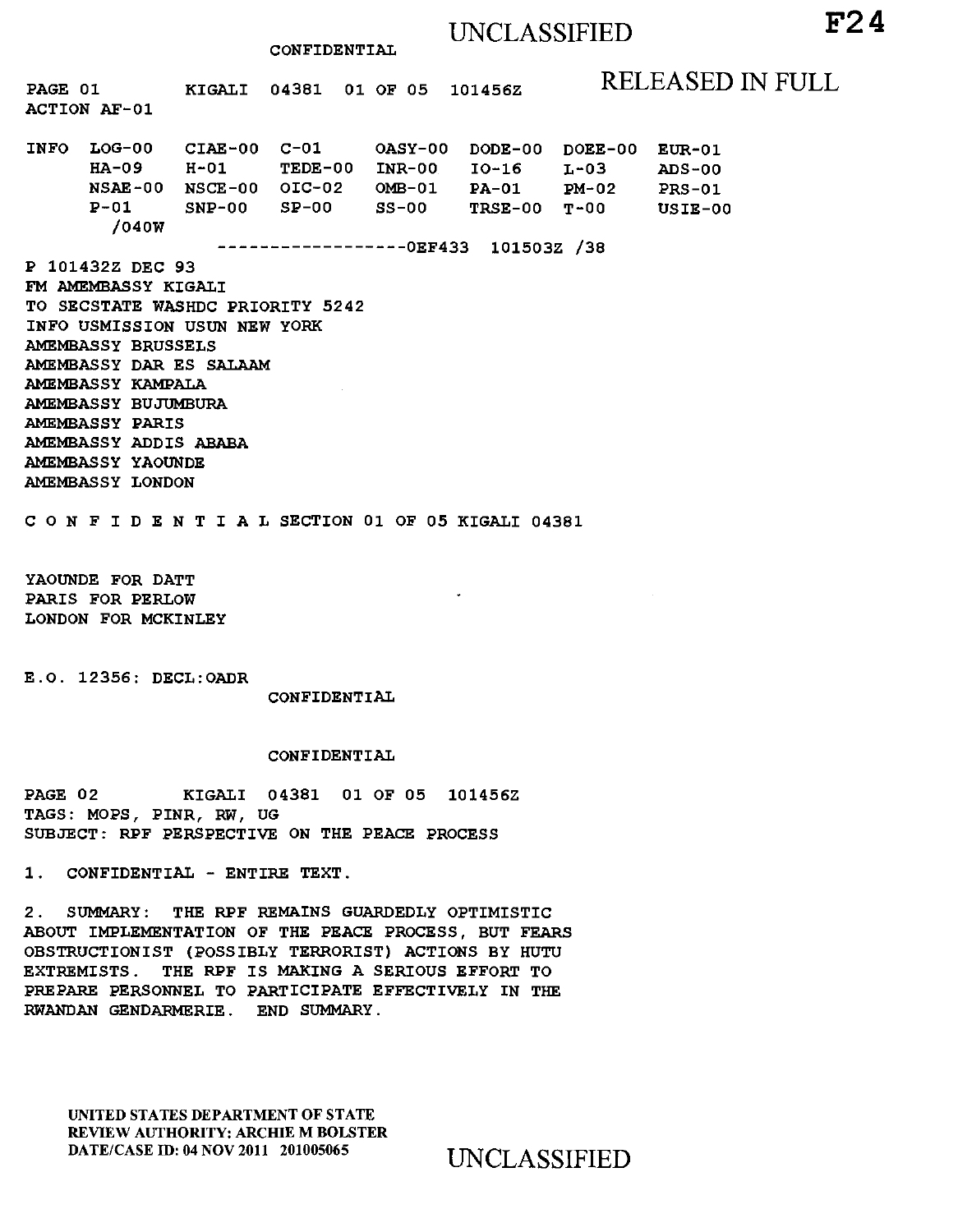3. POL/MILOFF MET WITH THE COMMANDER OF THE RPF'S RWANDAN PATRIOTIC ARMY (RPA) , PAUL KAGAME, FOR TWO HOURS ON 8 DECEMBER AT THE MULINDI TEA FACTORY NEAR THE UGAMDAN BORDER. DURING AND FOLLOWING A ONE-ON-ONE LUNCH (NILE PERCH FROM UGANDA, RICE, AND FRESHLY-SQUEEZED COW MILK) , KAGAME DISCUSSED THE RPF PERSPECTIVE ON A VARIETY OF ISSUES.

GENDARMERIE

-----------

DELEGATION.

4. IN RESPONSE TO THE QUERY AS TO WHETHER, FOLLOWING INTEGRATION OF THE ARMED FORCES, HE EXPECTED TO BE THE COMMANDER OF THE RWANDAN GENDARMERIE OR THE DEPUTY COMMANDER OF THE RWANDAN ARMY (NOTE: ACCORDING TO THE PEACE AGREEMENT THE GOVERNMENT MILITARY WILL APPOINT THE COMMANDER OF THE NATIONAL ARMY AND THE DEPUTY COMMANDER OF THE GENDARMERIE, WHILE THE RPF CONFIDENTIAL

### CONFIDENTIAL

PAGE 03 KIGALI 04381 01 OF 05 101456Z WILL APPOINT THE ARMY DEPUTY COMMANDER AND THE GENDARME COMMANDER. THE RPF WILL PROVIDE A TOTAL OF 1200 PBRSONNEL TO THE 3,000 PERSON FORCE.), KAGAME SAID HE INTENDS TO REMAIN IN THE ARMY. WHEN ASKED WHO, THEN, WOULD BE ASSIGNED AS COMMANDER OF THE GENDARMERIE, KAGAME STATED THAT THE RPF HAS FOUR INDIVIDUALS UNDER CONSIDERATION -- - KOKO (PHONETIC) , A MEMBER OF THE RPF HIGH COMMAND WHO SERVED DURING THE CONFLICT AS A "BRIGADE" COMMANDER. PRIOR TO THE WAR, KOKO REPORTEDLY WAS THE DEPUTY COMMANDER OF THE MILITARY POLICE IN THE UGANDAN NRA ARMY . - CHARLES MUHIRE, RECENTLY ADDED AS A MEMBER OF THE HIGH COMMAND, WHO SERVED DURING THE WAR AS THE DIRECTOR OF RPF MILITARY TRAINING. A LAWYER TRAINED AT UGANDA' S MAKERERE UNIVERSITY , HE SERVED AS A CAPTAIN IN THE UGANDAN PRESIDENTIAL GUARD UNIT PRIOR TO THE WAR. MUHIRE PARTICIPATED IN THE ARUSHA PEACE NEGOTIATIONS AS A KEY MILITARY ADVISOR TO THE RPF

- COMMANDER STANISLAS BISERUKA, A MEMBER OF THE RPF HIGH COMMAND WHO SERVED AS RPF LOGISTICS CHIEF DURING THE WAR. PRIOR TO WAR, BISERUGA HAD BEEN A BATTALION

### UNCLASSIFIED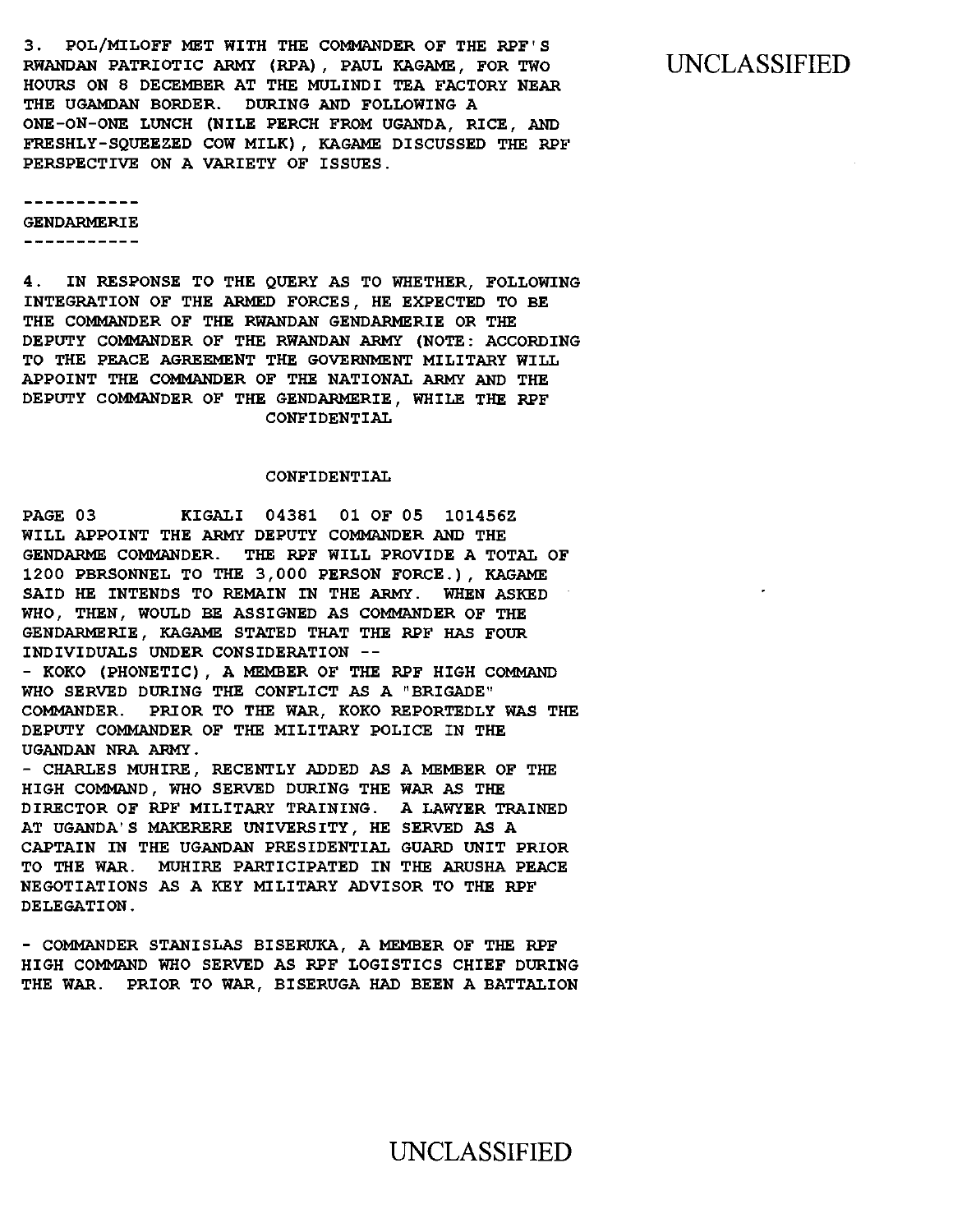COMMANDER IN THE RWANDAN ARMY. FOLLOWING HIS IMPLICATION IN ALLEGED COUP PLANNING, HE WAS ARRESTED IN A NEIGHBORING COUNTRY AND INCARCERATED FOR TEN YEARS IN THE PRISON AT RUHENGERI UNTIL BEING FREED IN 1991 BY THE RPF RAID ON RUHENGERI. BISERUGA ALSO SERVED AS A MEMBER OF THE RPF DELEGATION TO THE ARUSHA PEACE TALKS. COMMENT: PRIOR TO HIS ARREST, CONFIDENTIAL

### UNCLASSIFIED

### CONFIDENTIAL

PAGE 04 KIGALI 04381 01 OF 05 101456Z BISERUKA HIMSELF WAS REPUTED TO HAVE TORTURED PERSONS IMPRISONED AS OPPONENTS OF THE REGIME. DUE TO THIS WIDELY ACCEPTED REPUTATION, POST CONSIDERS BISERUKA AN EXCEEDINGLY POOR CHOICE AS COMMANDER OF THE GENDARMERIE. END COMMENT.

- NYAMWASA KAYUMBA, WHO SERVED AS RPF INTELLIGENCE CHIEF THROUGHOUT THE WAR. PRIOR TO THE WAR, KAYUMBA WAS A CAPTAIN IN THE UGANDAN ARMY. KAYUMBA WAS INITIALLY A MEMBER OF THE RPF PEACE TALKS DELEGATION IN EARLY 1993, BUT LEFT ARUSHA TO CHAIR SEVERAL OF THE RPF DELEGATIONS PARTICIPATING IN COORDINATION TALKS WITH THE RWANDAN ARMY AT KINIHIRA IN THE DMZ.

5. KAGAME INDICATED THAT KOKO AND MUHIRE ARE THE TWO

CONFIDENTIAL

NNNN

#### CONFIDENTIAL

PAGE 01 KIGALI 04381 02 OF OS 101457Z ACTION AF-01

| INFO LOG-00 | CIAE-00 C-01                                  |                           |         |              | OASY-00 DODE-00 DOEE-00 EUR-01 |         |
|-------------|-----------------------------------------------|---------------------------|---------|--------------|--------------------------------|---------|
| HA-09       |                                               | H-01 TEDE-00 INR-00 IO-16 |         |              | T-03                           | -ADS-00 |
|             | $NSAE-00$ $NSCE-00$ $OIC-02$ $OMB-01$ $PA-01$ |                           |         |              | PM-02                          | PRS-01  |
| <b>P-01</b> | $SNP-00$ $S_P-00$                             |                           | - SS-00 | TRSE-00 T-00 |                                | USIE-00 |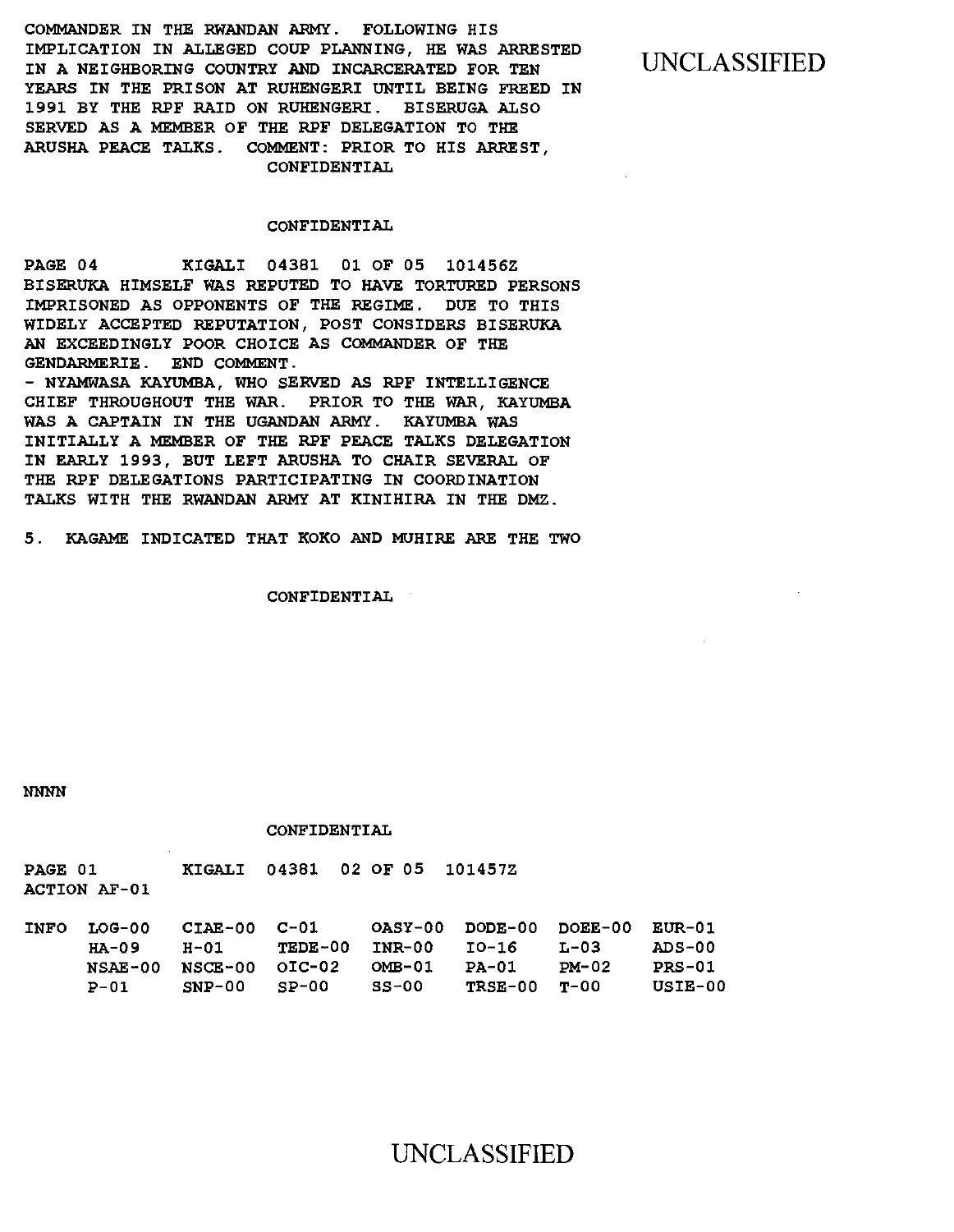### /040W

P 101432Z DEC 93 FM AMEMBASSY KIGALI TO SECSTATE WASHDC PRIORITY 5243 INFO USMISSION USUN NEW YORK AMEMBASSY BRUSSELS AMEMBASSY DAR ES SALAAM AMEMBASSY KAMPALA AMEMBASSY BUJUMBURA AMEMBASSY PARIS AMEMBASSY ADDIS ABABA AMEMBASSY YAOUNDE AMEMBASSY LONDON

UNCLASSIFIED

C 0 N F I D E N T I A L SECTION 02 OF 05 KIGALI 04381

YAOUNDE FOR DATT PARIS FOR PERLOW LONDON FOR MCKINLEY

E.O. 12356: DECL:OADR

CONFIDENTIAL

### CONFIDENTIAL

PAGE 02 KIGALI 04381 02 OF 05 101457Z TAGS: MOPS, PINR, RW, UG SUBJECT: RPF PERSPECTIVE ON THE PEACE PROCESS

OFFICERS MOST LIKELY TO BE DESIGNATED THE GENDARME COMMANDER; KOKO DUE TO HIS MILITARY POLICE EXPERIENCE, AND MUHIRE BECAUSE OF HIS LEGAL BACKGROUND AND OVERALL INTELLIGENCE. OF THE FOUR "CANDIDATES" FOR THE POSITION OF GENDARME COMMANDER, THE THREE OFFICERS WHO ARE NOT SELECTED AS COMMANDER WILL BE APPOINTED TO OTHER KEY POSITIONS WITHIN THE GENDARMERIE.

6. KAGAME CLAIMED THAT EARLIER IN THE WEEK THE RPF HAD JUST GRADUATED ITS FIRST GROUP OF PERSONNEL FROM GENDARME TRAINING. REPORTEDLY, A GROUP OF 500 RPF SOLDIERS RECEIVED FOUR MONTHS OF TRAINING CONDUCTED BY SEVERAL RPF TRAINERS WHO HAD SBRVED AS RWANDAN GENDARME OFFICERS IN THE PAST. KOKO AND MUHIRE WERE THE ONLY TWO RPF OFFICERS TO ATTEND THE TRAINING. IN ANSWER TO WHETHER THE RPF INTENDED TO CONDUCT SIMILAR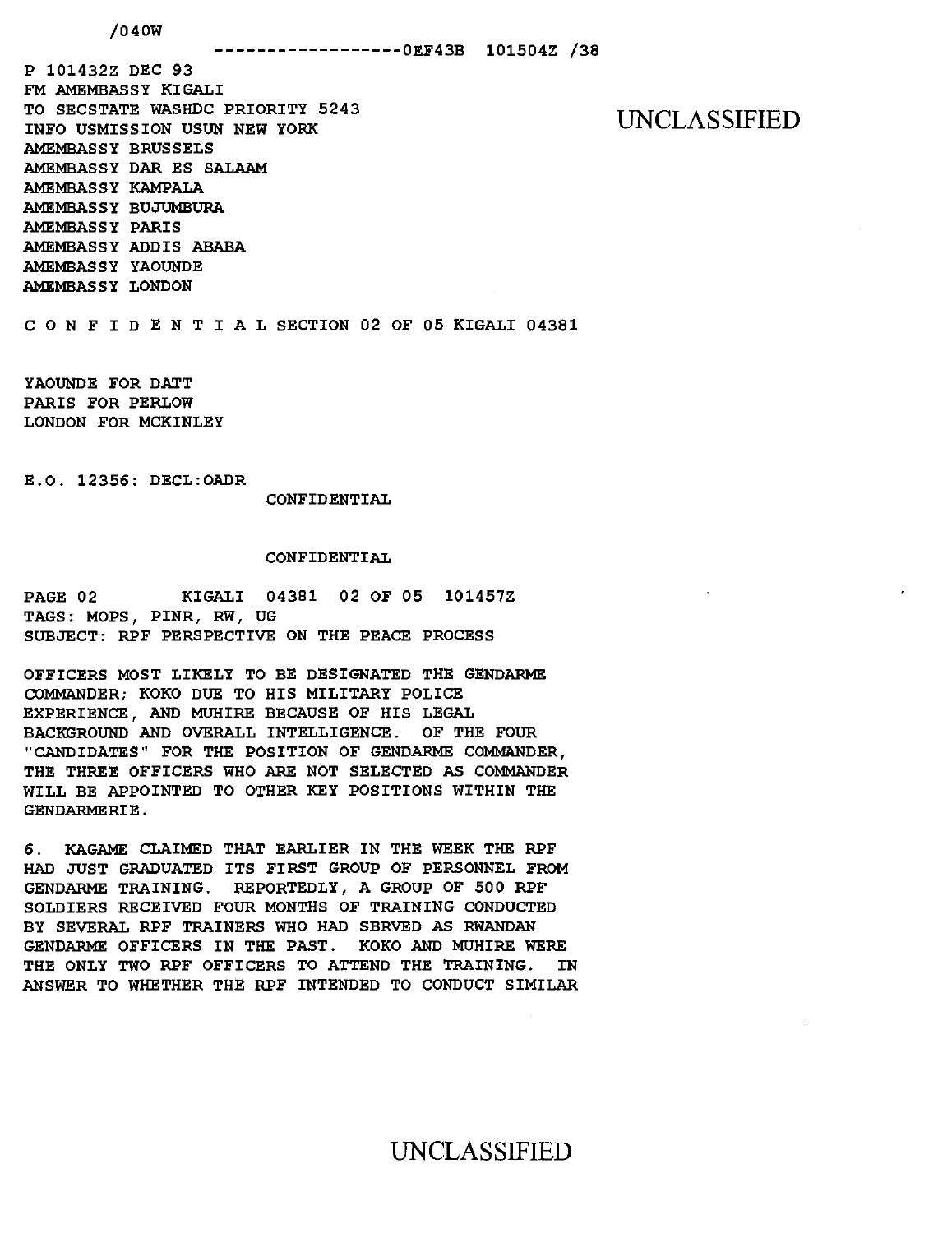TRAINING FOR A SECOND GROUP, KAGAME SAID THAT THEY FIRST WANT TO GET A FEEL FOR HOW QUICKLY THE FORCE INTEGRATION PROCESS WILL START. IF THERE IS SUFFICIENT TIME TO COMPLETE THE ENTIRE TRAINING PROGRAM, THE RPF WILL CONDUCT A SECOND ROUND OF TRAINING. IF NOT, THE RPF WILL PROVIDE 700 UNTRAINED PERSONNEL FOR THE GENDARMERIE, WHO WILL HAVE TO UNDERGO TRAINING FOLLOWING THEIR ASSIMILATION INTO THE FORCE.

### 7 . WHEN ASKED WHAT THE ROLE OF WOMEN WOULD BE IN THE CONFIDENTIAL

#### CONFIDENTIAL

PAGE 03 KIGALI 04381 02 OF 05 101457Z POST-WAR RWANDAN NATIONAL MILITARY, KAGAME STATED THAT THE ROLE OF WOMEN IN THE MILITARY, AND ESPECIALLY THEIR POSSIBLE ROLE IN COMBAT OPERATIONS, IS A CONTENTIOUS ISSUE FOR EVERY SOCIETY. IN RWANDA, THE GOVERNMENT HAS WOMEN IN THE GENDARMERIE, WHILE THE RPF HAS INCLUDED WOMEN FIGHTERS IN ITS COMBAT UNITS. THE ROLE OF WOMEN HAS NEVER BEEN ADDRESSED IN EITHER THE PEACE NEGOTIATIONS OR IN ANY OF THE JOINT GOR-RPF FORCE INTEGRATION COORDINATION MEETINGS HELD THUS FAR. KAGAME WENT ON TO SAY THAT HE EXPECTS WOMEN WILL INITIALLY BE RESTRICTED TO SERVING IN THE GENDARMERIE WHILE THE NEW HIGH COMMISSION FOR THE COMMAND OF THE ARMY, IN CONSULTATION WITH THE DEFENSE MINISTER, DETERMINES WHAT THEIR ROLE SHOULD BE IN THE ARMY.

### INCREASED BELGIAN PARTICIPATION IN UNAMIR

8 . KAGAME SAID THAT THE RPF REPRESENTATIVE IN BELGIUM HAD JUST BEEN INFORMED BY THE BELGIAN GOVERNMENT EARLIER ON 8 DECEMBER THAT BELGIUM INTENDED TO UP ITS TROOP TOTAL IN UNAMIR TO 500. ALL, APPARENTLY, WILL PARTICIPATE IN THE MISSION OF PROVIDING SECURITY WITHIN KIGALI.

- - - - - - - - -TERRORISM

- - - - - - - - - -

CONFIDENTIAL

### UNCLASSIFIED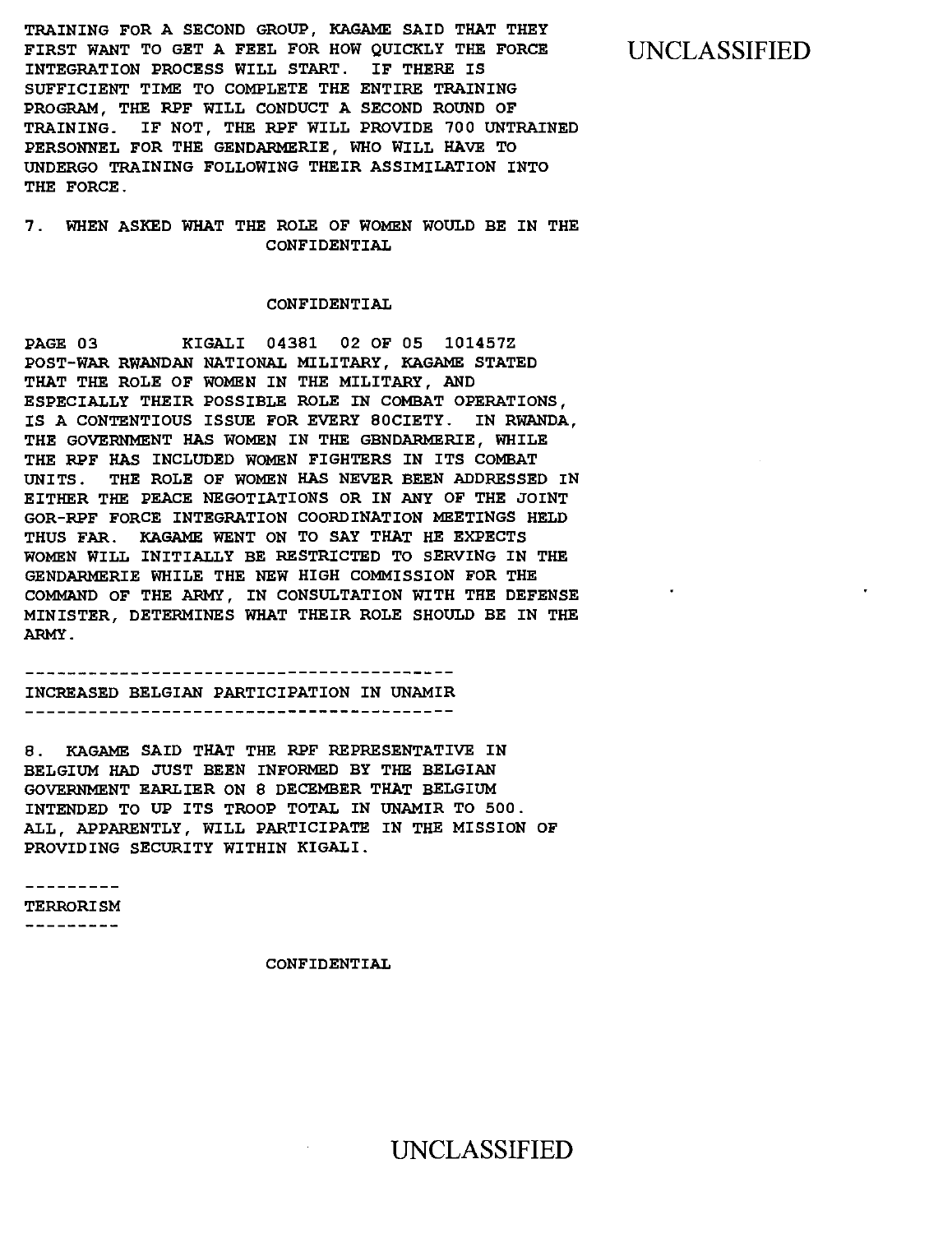### UNCLASSIFIED **CONFIDENTIAL**

PAGE 04 KIGALI 04381 02 OF 05 101457Z 9. KAGAME STATED, SOMEWHAT OUT OF THE BLUE, THAT THE RPF HAD LEARNED THAT HUTU EXTREMISTS HAD PROCURED THE CLOTH USED IN MAKING RPF UNIFORMS. THE RPF FEARS THAT EXTREMISTS MIGHT DRESS AGITATORS/AGENTS PROVACATEURS IN REPLICAS OF THE RPF UNIFORM WHO WOULD THEN CARRY OUT SOME FORM OF ATROCITY, CREATING AN ANTI-RPF BACKLASH AMONG THE UNSUSPECTING POPULACE. HE SAID THAT THE RPF HAD ALREADY INFORMED UNAMIR COMMAMDER DALLAIRE OF THE REPORTED PROCUREMENT OF UNIFORM CLOTH AND THE RESULTANT RPF FEARS. (COMMENT: POST HAS ALSO HEARD, FROM A GOVERNMENT MINISTER, THE STORY OF EXTREMISTS HAVING PROCURED RPF UNIFORM

### CONFIDENTIAL

NNNN

#### CONFIDENTIAL

| <b>PAGE 01</b>      |  | KIGALI 04381 03 OF 05 101457Z |  |
|---------------------|--|-------------------------------|--|
| <b>ACTION AF-01</b> |  |                               |  |

| <b>INFO</b> | LOG-00   | CIAE-00 C-01   |                |        | OASY-00 DODE-00 DOEE-00 |       | EUR-01        |
|-------------|----------|----------------|----------------|--------|-------------------------|-------|---------------|
|             | HA-09    |                | $H-01$ TEDE-00 | INR-00 | IO-16                   | T.-03 | <b>ADS-00</b> |
|             | NSAE-00  | NSCE-00 OIC-02 |                | OMB-01 | <b>PA-01</b>            | PM-02 | $PRS-01$      |
|             | $P - 01$ | $SNP-00$       | $SP-00$        | SS-00  | $TRSE-00$ $T-00$        |       | USIE-00       |
|             | /040W    |                |                |        |                         |       |               |

------------------0EF446 101508Z /38

P 101432Z DEC 93 FM AMEMBASSY KIGALI TO SECSTATE WASHDC PRIORITY 5244 INFO USMISSION USUN NEW YORK AMEMBASSY BRUSSELS AMEMBASSY DAR ES SALAAM AMEMBASSY KAMPALA AMEMBASSY BUJUMBURA AMEMBASSY PARIS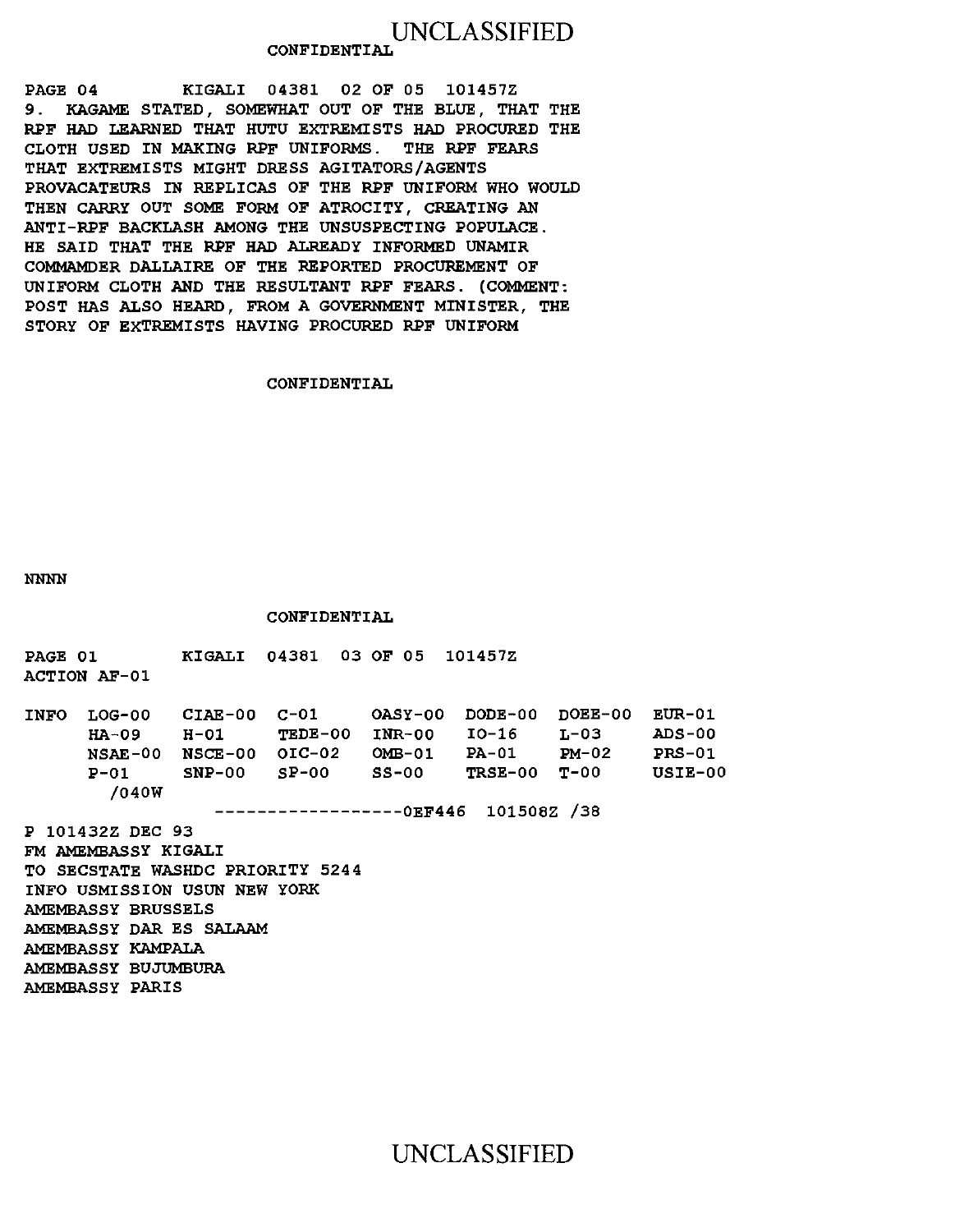### UNCLASSIFIED

AMEMBASSY ADDIS ABABA AMEMBASSY YAOUNDE AMEMBASSY LONDON

C 0 N F I D E N T I A L SECTION 03 OF 05 KIGALI 04381

YAOUNDE FOR DATT PARIS FOR PERLOW LONDON FOR MCKINLEY

E.O. 12356: DECL:OADR

#### CONFIDENTIAL

#### CONFIDENTIAL

PAGE 02 KIGALI 04381 03 OF 05 101457Z TAGS: MOPS, PINR, RW, UG SUBJECT: RPF PERSPECTIVE ON THE PEACE PROCESS

CLOTH. IT IS HARD TO KNOW, HOWEVER, WHETHER THIS IS A CASB OF CIRCULAR REPORTING OF THE IDENTICAL INFORMATION, OR OF MULTIPLE SOURCES WITH SIMILAR INFORMATION. END COMMENT.)

. . . . . . . . . . . . . .

BURUNDI EVENTS -----------------

10. WHEN ASKED ABOUT HIS VIEWS CONCERNING EVENTS IN BURUNDI, KAGAME NOTED THAT THE SITUATION THERE SEEMS TO BE IMPROVING SOMEWHAT IN THE REALMS OF RHETORIC AND SECURITY. THE IMPROVEMENT IN THE BURUNDI SITUATION WILL HELP LESSEN TENSIONS IN RWANDA; LIKEWISE, ONCE THE PEACE PROCESS TRULY GETS UNDERWAY SUCCESSFULLY IN RWANDA, HE BELIEVES THE SITUATION IN BURUNDI WILL IMPROVE.

11. KAGAME INDICATED THAT THE BURUNDI ARMY CANNOT HELP BUT SUFFER CREDIBILITY PROBLEMS. FIRST, HE SAID, THEY HAVE ESSENTIALLY THE SAME PROBLEM AS THE RWANDAN ARMY -- IN A MULTI-ETHNIC SOCIETY IT IS UNHEALTHY TO HAVE ALL THE MEANS OF SECURITY CONCENTRATED IN THE HANDS OF A SINGLE GROUP. SECONDLY, IT IS DIFFICULT FOR THE OFFICERS TO CLAIM THAT THEY REMAINED LOYAL TO THE GOVERNMENT SINCE NO OFFICERS BECAME CASUALTIES AS A RESULT OF EITHER DEFENDING THE GOVERNMENT, ATTEMPTING TO END THE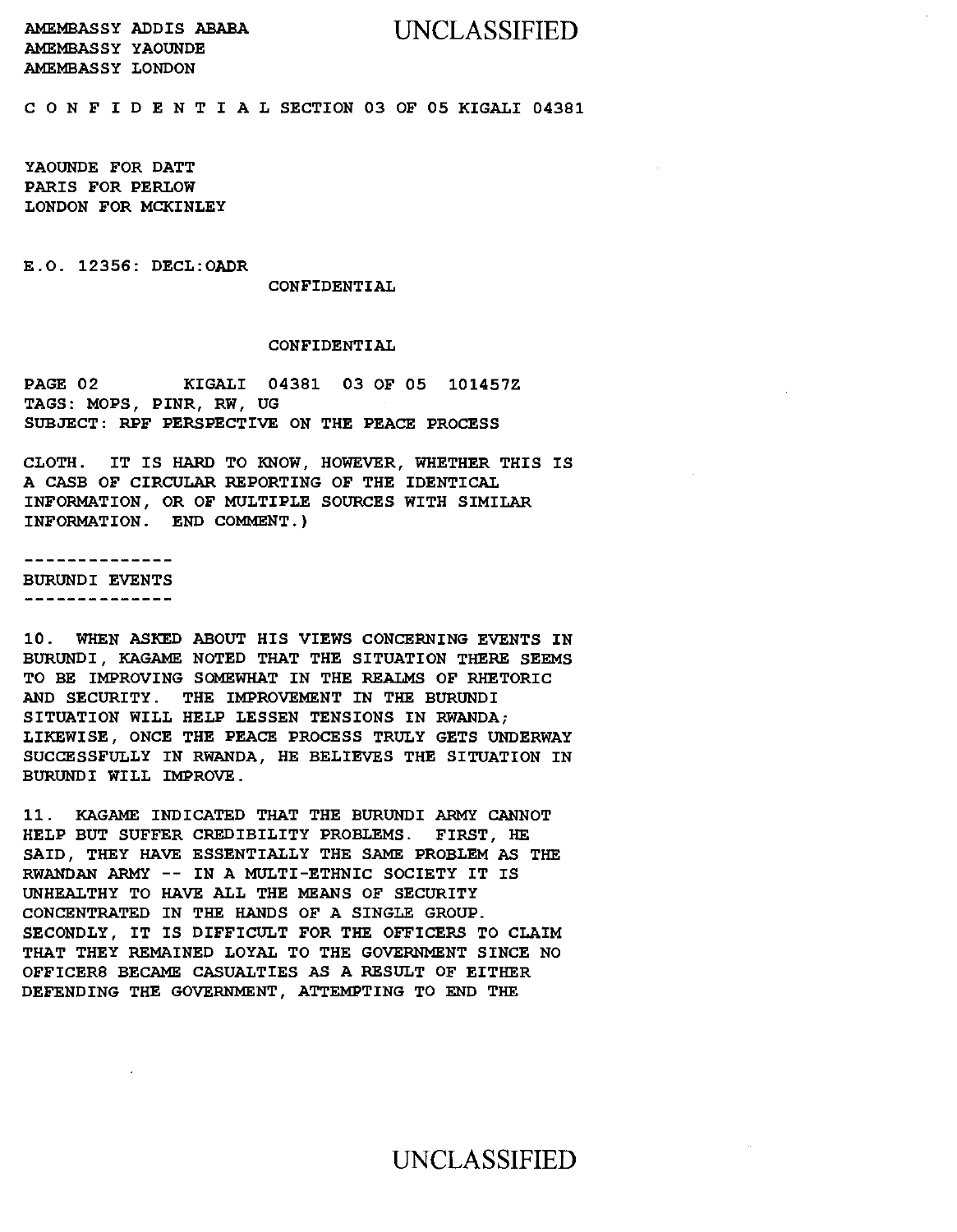### CONFIDENTIAL

### UNCLASSIFIED

PAGE 03 KIGALI 04381 03 OF OS 1014S7Z "MUTINY," OR IN RESISTING ARREST. FINALLY, BY REFUSING TO HAND OVER THOSE WHO PARTICIPATED IN THE PUTSCH TO FACE TRIAL, THERE WAS NO LOGICAL WAY THAT THE GOVERNMENT COULD BE EXPECTED TO TRUST THE ARMY.

\_\_\_\_\_\_\_\_\_\_

U.S. VISIT

-----------

12. WHEN ASKED ABOUT HIS SHORT-TBRM PLANS, KAGAME REPLIED THAT HE HOPES TO TAKE A BRIEF VACATION -- HOPEFULLY TO THE U.S. -- PRIOR TO BEGINNING THE PROCESS OF TRANSITION. HE SAID THAT HE HAS HAD THREE YEARS STRAIGHT OF WAR, AND THAT THE INTEGRATION AND TRAINING OF THE NATIONAL ARMY WILL BE AN INTENSE UNDERTAKING AS WELL. HE WANTS A BRIEF RESPITE BEFORE TAKING ON THE TASK. AS FOR THE TIMING, HE THOUGHT HE WOULD BE ABLE TO GET AWAY FOR 1-2 WEEKS FOLLOWING THE INSTALLATION OF THE TRANSITION GOVERNMENT, BUT BEFORE THE START OF THE MILITARY ENCAMPMENT. WHEN ASKED WHETHER HE WOULD TAKE HIS FAMILY (RESIDENT IN KAMPALA) ON VACATION, HE SAID THAT ALTHOUGH HE WISHED HE COULD, THE COSTS FOR AIRFARE ARE PROHIBITIVE.

RESULTS OF UNAMIR PLANNING MEETING ----------------------------------

13. AS P04/MILOFF PREPARED TO DEPART, THE RPF DELEGATION THAT HAD ATTENDED THE DAY'S MILITARY PLANNING MEETING, CHAIRED IN THE DMZ BY UNAMIR, CONFIDENTIAL

#### CONFIDENTIAL

PAGE 04 KIGALI 04381 03 OF OS 1014S7Z RETURNED TO MULINDI. PATRICK MAZIMHAKA (DIRECTOR OF RPF FOREIGN RELATIONS) WHO LED THE RPF PARTICIPANTS, COMPLAINED THAT VERY LITTLE HAD BEEN AGREED TO IN THE MEETING BETWEEN THE RPF AND THE GOVERNMENT. THE RPF HAD BEEN TOLD BY UNAMIR THAT THE MEETING WOULD BE AT THE DECISION MAKING LEVEL FOR THE PURPOSE OF RESOLVING VARIOUS OUTSTANDING MILITARY DETAILS, AND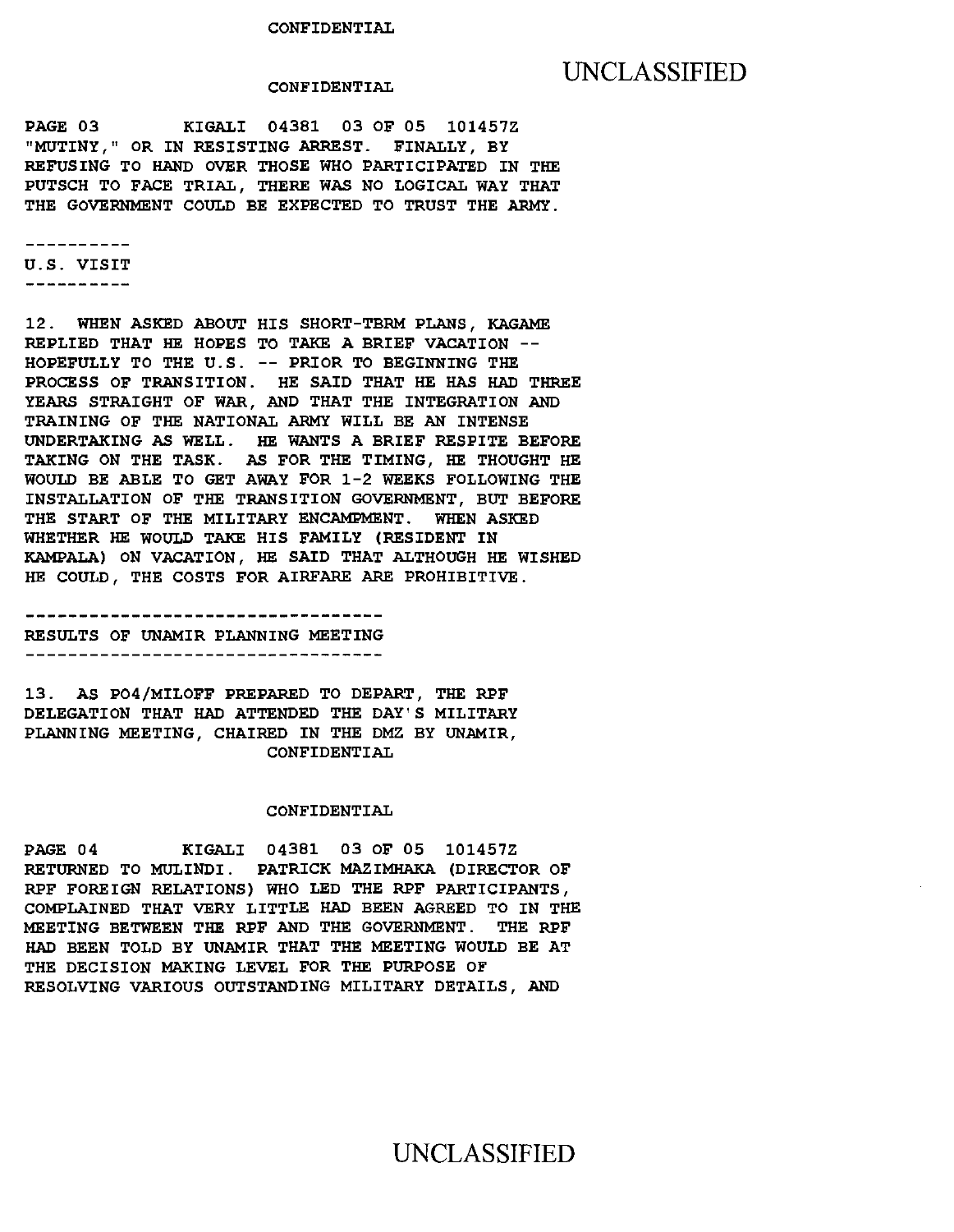THAT THE RWANDAN DEFENSE MINISTER AND THE CHIEFS OF STAFF OF BOTH THE ARMY AND GENDARMERIE WERE EXPECTED TO ATTEND. INSTEAD, ONLY THE ARMY CHIEF OF STAFF ATTENDED THE MEETING. MAZIMHAKA BELIEVES THAT THE GENDARME COMMANDER WAS PRECLUDED FROM ATTENDING BY THE GOR SINCE HE IS A SUPPORTER OF THE ARUSHA ACCORDS, WHILE THE ARMY CHIEF OF STAFF IS

UNCLASSIFIED

### CONFIDENTIAL

NNNN

CONFIDENTIAL

| <b>PAGE 01</b><br><b>ACTION AF-01</b>                                                                                                                                                                                                                                                         |                                                                                                                                   |       |  |  | KIGALI 04381 04 OF 05 101457Z |  |  |  |                              |  |  |  |                                       |
|-----------------------------------------------------------------------------------------------------------------------------------------------------------------------------------------------------------------------------------------------------------------------------------------------|-----------------------------------------------------------------------------------------------------------------------------------|-------|--|--|-------------------------------|--|--|--|------------------------------|--|--|--|---------------------------------------|
| $INFO$ $LOG-00$ $CIAE-00$ $C-01$ $OASY-00$                                                                                                                                                                                                                                                    | HA-09 H-01 TEDE-00 INR-00 IO-16 L-03 ADS-00<br>$NSAE-00$ $NSCE-00$ $OIC-02$ $OMB-01$ $PA-01$ $PM-02$<br>$P-01$ SNP-00 SP-00 SS-00 | /040W |  |  |                               |  |  |  | DODE-00 DOEE-00 EUR-01       |  |  |  | <b>PRS-01</b><br>TRSE-00 T-00 USIE-00 |
| P 101432Z DEC 93<br>FM AMEMBASSY KIGALI<br>TO SECSTATE WASHDC PRIORITY 5245<br>INFO USMISSION USUN NEW YORK<br>AMEMBASSY BRUSSELS<br>AMEMBASSY DAR ES SALAAM<br>AMEMBASSY KAMPALA<br>AMEMBASSY BUJUMBURA<br>AMEMBASSY PARIS<br>AMEMBASSY ADDIS ABABA<br>AMEMRASSY YAOUNDE<br>AMEMBASSY LONDON |                                                                                                                                   |       |  |  |                               |  |  |  | ----------0EF455 101509Z /38 |  |  |  |                                       |
| CONFIDENTIAL SECTION 04 OF 05 KIGALI 04381                                                                                                                                                                                                                                                    |                                                                                                                                   |       |  |  |                               |  |  |  |                              |  |  |  |                                       |

YAOUNDE FOR DATT PARIS FOR PERLOW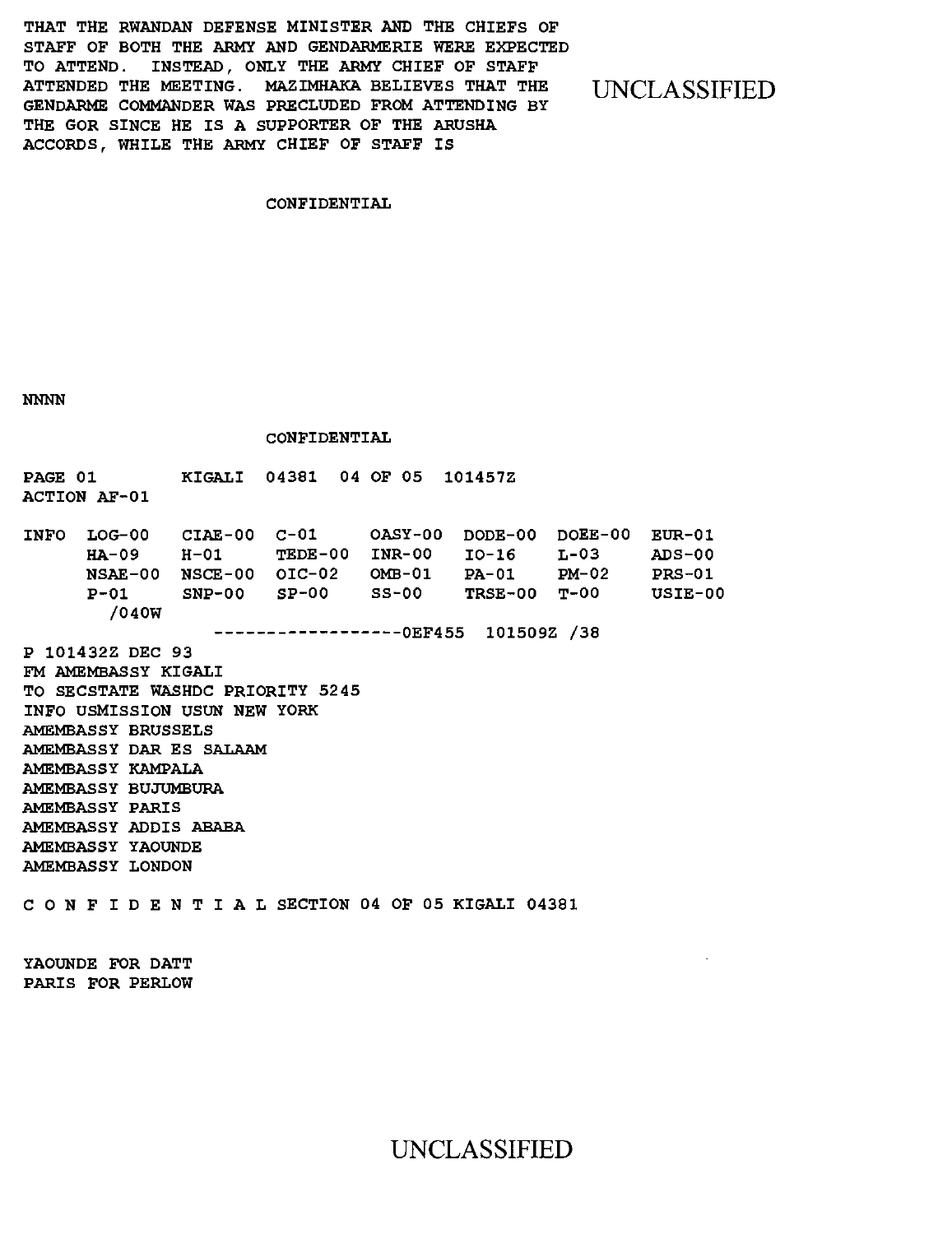E.O. 12356: DECL:OADR

### CONFIDENTIAL

### CONFIDENTIAL

PAGE 02 KIGALI 04381 04 OF 05 101457Z TAGS: MOPS, PINR, RW, UG SUBJECT: RPF PERSPECTIVE ON THE PEACE PROCESS

REPUTED TO ACTIVELY OBSTRUCT THE IMPLEMENTATION OF THE PEACE PROCESS WHENEVER POSSIBLE.

14. THE ISSUE OF WHERE SPECIFICALLY THE RPF BATTALION IN KIGALI WOULD BE BASED REMAINED UNDER DISCUSSION, AND UNAMIR HAD NOT YET ANNOUNCED A DATE ON WHICH THE RPF IS SUPPOSED TO MOVE ITS UNIT INTO THE CAPITAL. ACCORDING TO MAZIMHAKA, THE ONLY THING THAT HAD BEEN AGREED TO WAS THAT THE JOINT GOR-RPF COMMISSION ON MILITARY INTEGRATION WOULD RECONVENE ON MONDAY, 13 DECEMBER.

DISINFORMATION POTENTIAL --------------------------

15. POL/MILOFF NOTED A SOLDIER AMONG THE SECURITY GUARDS WEARING AN AMERICAN BDU UNIFORM SHIRT WITH THE RANK (FIRST LIEUTENANT), BRANCH INSIGNIA, JUMP WINGS, NAME TAG, AND THE TAPE SAYING "U.S. ARMY" STILL AFFIXED. POL/MILOFF REMINDED KAGAME OF THE PROBLEMS THAT ENSUED WHEN A RPF TRUCK WITH A UGANDAN LICENSE PLATE WAS CAPTURED BY THE GOVERNMENT, WHEN GOVERNMENT SUPPORTERS (BOTH RWANDAN AND FOREIGNERS) POINTED TO THE LICENSE PLATE AS PROOF POSITIVE OF UGANDAN SUPPORT FOR THE RPF. POL/MILOFF THEN ASKED THAT, AT A MINIMUM, THE "U. S . ARMY" TAPE BE REMOVED FROM THE UNIFORM BEFORE ANYONE ELSE SAW IT. LAUGHING, KAGAME CONFIDENTIAL

### CONFIDENTIAL

PAGE 03 KIGALI 04381 04 OF 05 101457Z ASSURED THAT IT WOULD BE DONE.

---------------------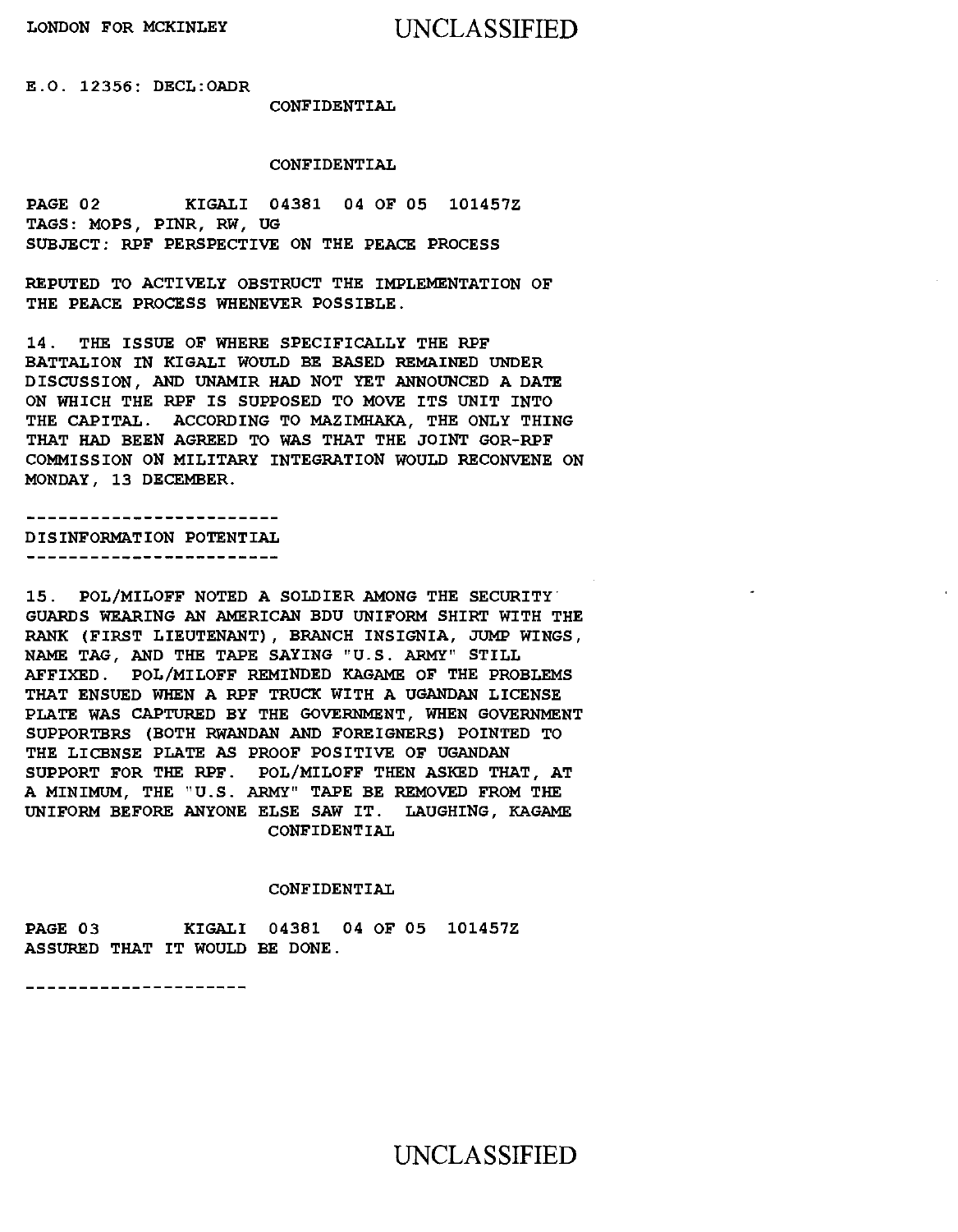# PROUD OF HIS SOLDIERS UNCLASSIFIED

16. KAGAME BEAMED PROUDLY WHEN POL/MILOFF NOTED THE QUIET DISCIPLINE OF A YOUNG RPF SOLDIER'S RESPONSE TO A COMMAND FROM KAGAME. KAGAME BOASTED, QUIETLY, THAT THE RPF WAS BETTER TRAINED AND BETTER DISCIPLINED THAN EITHER THE RWANDAN ARMY OR THE UGANDAN ARMY; HE HAD FOUGHT AGAINST THE FORMER AND BEEN AN OFFICER IN THE LATTER, SO HE HAD A TRUE BASIS FOR COMPARISON. HE SAID THAT HIS TROOPS WERE ALL UNPAID VOLUNTEERS AND THAT THEY FULLY UNDERSTOOD THAT THERE COULD NEVER, FOR THEM, BE A PAY-OFF IF THE RPF LOST THE WAR.

------------------------GRATITUDE FOR U.S. ROLE ------------------------

17. KAGAME CONCLUDED THE MEETING BY EXPRESSING HIS GRATITUDE, AND THAT OF THE RPF, FOR THE ROLE PLAYED BY THE U.S. IN THE RESOLUTION OF THE CONFLICT. HE NOTED THAT THE U.S. HAD REMAINED NEUTRAL THROUGHOUT, AND HAD BEEN WILLING TO MEET WITH BOTH PARTIES ON THEIR OWN TURF -- WITH THE GOVERNMENT IN KIGALI, AND WITH THE RPF IN THE BUSH. THIS UNIQUE DEMONSTRATION OF NEUTRALITY, HE SAID, PERMITS THE U.S. TO SERVE EFFECTIVELY AS AN HONEST BROKER.

CONFIDENTIAL

### CONFIDENTIAL

|  | KIGALI 04381 04 OF 05 1014572 |
|--|-------------------------------|

18. THE VENUE FOR THE MEETING AND LUNCHEON WAS ONE OF THE HOUSES BUILT FOR MANAGEMENT STAFF OF THE MULINDI TEA FACTORY. IT WAS INTERESTING TO NOTE, ON THE TERRACE OUTSIDE THE HOUSE, THAT THE RPF HAD AN INMARSAT SATELLITE TELEPHONE SET. THE INMARSAT WAS POWERED BY A BANK OF CAR BATTERIES, WHICH IN TURN WERE HOOKED TO A SOLAR-POWERED RECHARGER.

CONFIDENTIAL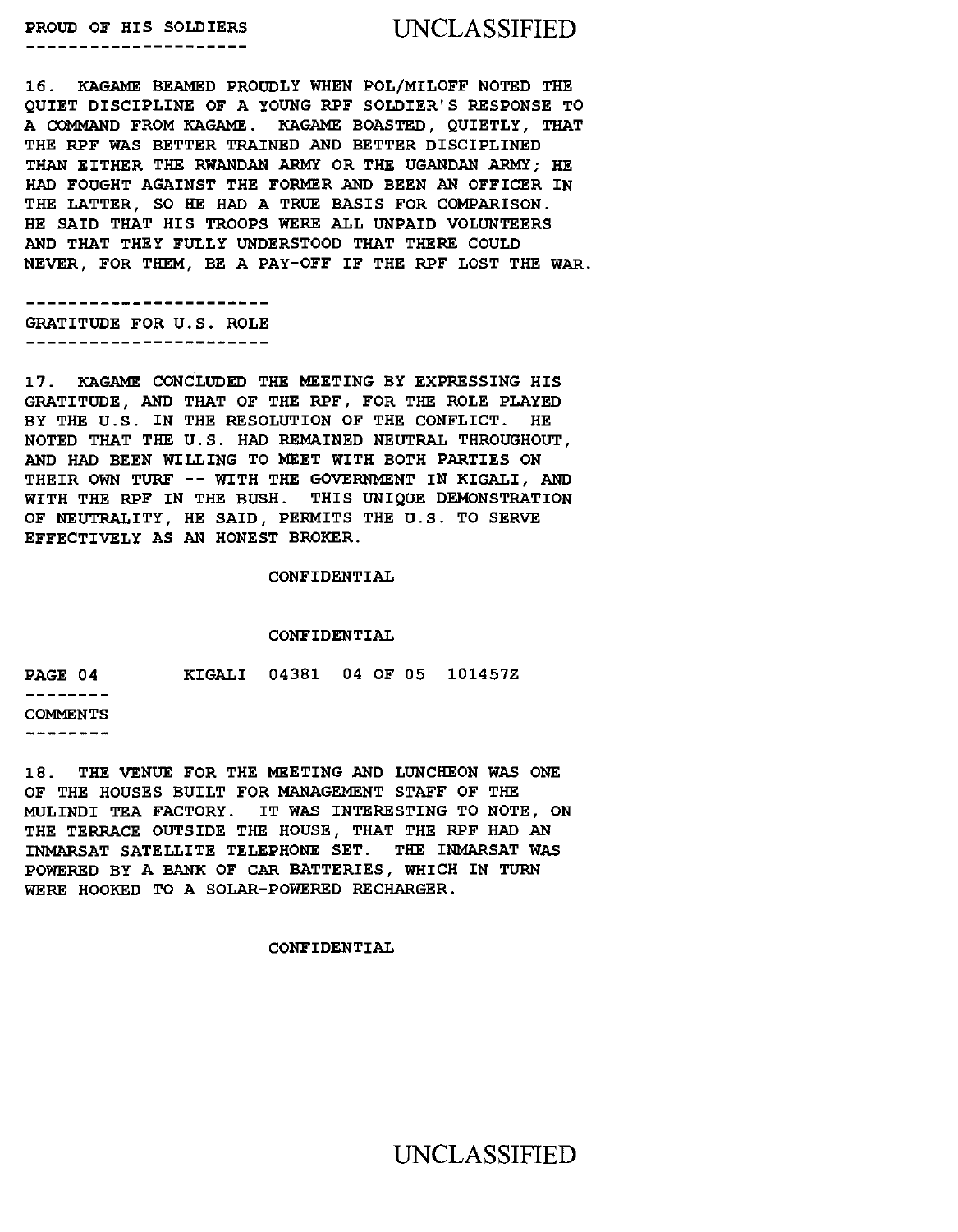## UNCLASSIFIED

NNNN

CONFIDENTIAL

PAGE 01 KIGALI 04381 05 OF 05 101457Z ACTION AF-01 INFO LOG-00 CIAE-00 C-01 OASY-00 DODE-00 DOEE-00 EUR-01 HA-09 H-01 TEDE-00 INR-00 I0-16 L-03 NSAE-00 NSCE-00 OIC-02 OMB-01 PA-01 P-Ol /040W NSCE-00 OIC-02 OMB-01 PA-01 PM-02 SNP-00 SP-00 SS-00 TRSE-00 T-OO ------------------OEF45C 101510Z /38 P 101432Z DEC 93 FM AMEMBASSY KIGALI TO SECSTATE WASHDC PRIORITY 5246 INFO USMISSION USUN NEW YORK AMEMBASSY BRUSSELS AMEMBASSY DAR ES SALAAM AMEMBASSY KAMPALA AMEMBASSY BUJUMBURA AMEMBASSY PARIS AMEMBASSY ADDIS ABABA AMEMBASSY YAOUNDE AMEMBASSY LONDON C 0 N F I D E N T I A L SECTION 05 OF 05 KIGALI 04381 YAOUNDE FOR DATT PARIS FOR PERLOW LONDON FOR MCKINLEY ADS-00 PRS-01 USIE-00

E.O. 12356: DECL:OADR

CONFIDENTIAL

### CONFIDENTIAL

PAGE 02 KIGALI 04381 05 OF 05 101457Z TAGS: MOPS, PINR, RW, UG SUBJECT: RPF PERSPECTIVE ON THE PEACE PROCESS